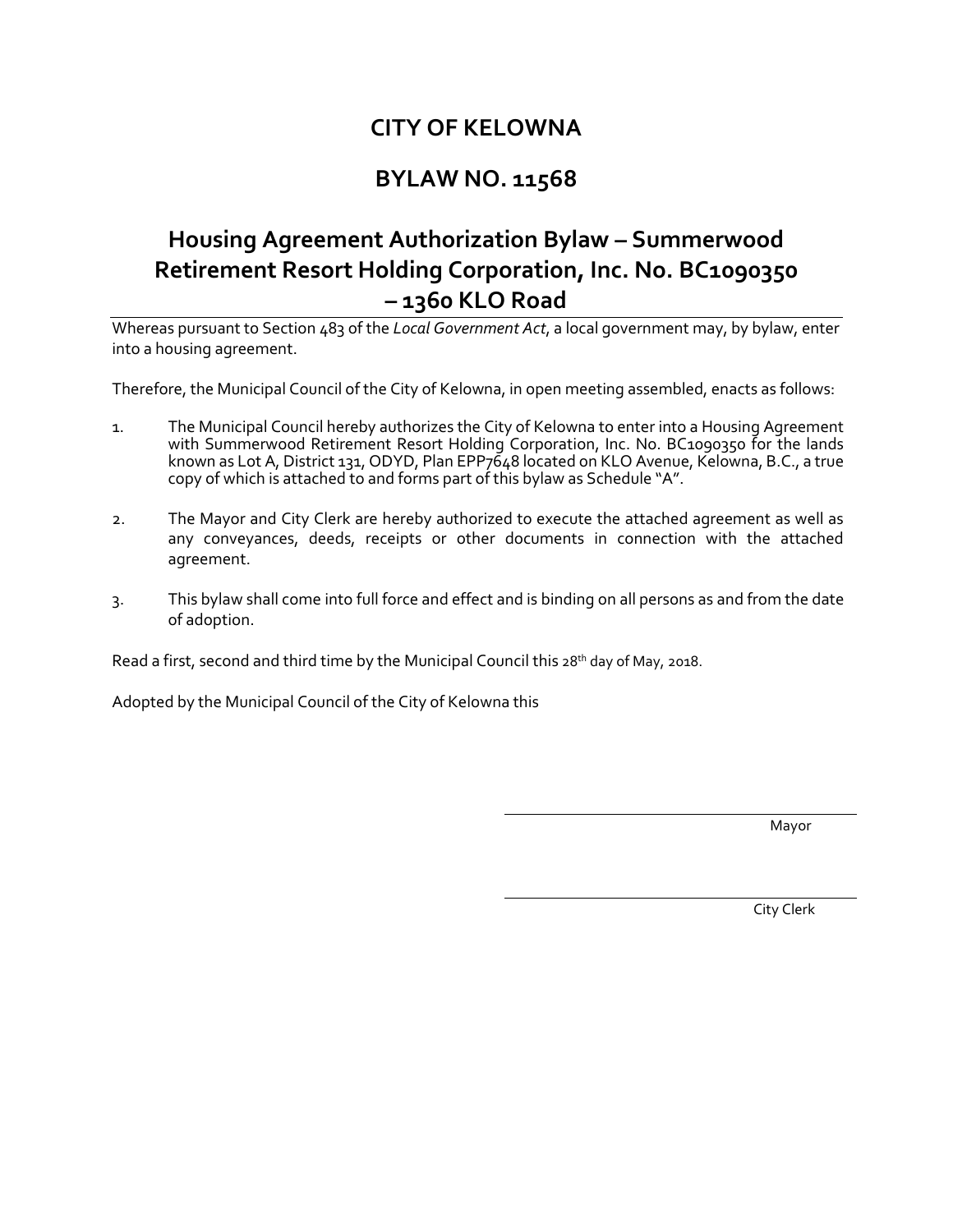## PURPOSE-BUILT RENTAL HOUSING AGREEMENT

THIS AGREEMENT dated for reference affects:

## LEGAL DESCRIPTION OF PROPERTY SUBJECT TO THE AGREEMENT:

Lot 1 Block 1 District Lot 137 ODYD Plan 5042 ("Land")

And is

BETWEEN: Necessary Homes Ltd. INC.NO. BC0850280 PO Box 24028 RPO Town Centre Kelowna B.C V1Y 9H2

("Owner")

AND:

CITY OF KELOWNA, a local government incorporated pursuant to the Community Charter and having its offices at 1435 Water Street, Kelowna, B.C. V1Y 1J4

("City")

**GIVEN THAT:** 

- The Owner has applied to the City for rezoning of the Lands to permit the construction of a housing complex А. that will include purpose-built rental housing units, as defined in this Agreement, on certain lands more particularly described in this Agreement;
- The City may, pursuant to section 483 of the Local Government Act, enter into an agreement with an owner B. of land that includes terms and conditions regarding the occupancy, tenure, and availability of the housing units on the land or construction on land;
- C. The Owner and the City wish to enter into this Agreement to provide for purpose-built rental housing on the terms and conditions set out in this Agreement, and agree that this Agreement is a housing agreement under s. 483 of the Local Government Act; and
- D. The City has, by bylaw, authorized the execution of this Agreement and the Owner has duly authorized the execution of this Agreement;

This Agreement is evidence that in consideration of \$1.00 paid by the City to the Owner (the receipt of which is acknowledged by the Owner) and in consideration of the promises exchanged below, the City and Owner agree, as a housing agreement between the Owner and the City under s. 483 of the Local Government Act, as follows:

Page 1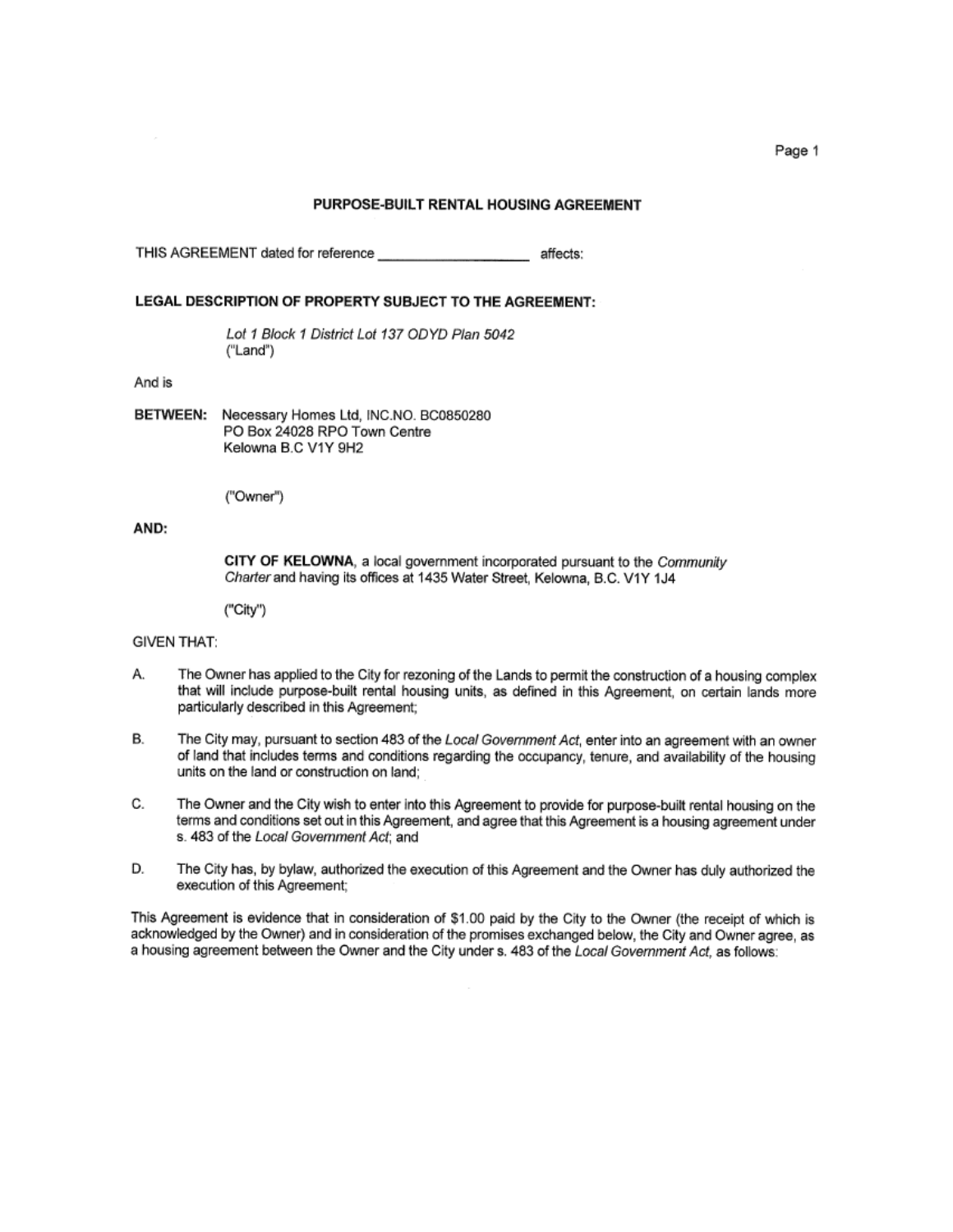## **ARTICLE 1 INTERPRETATION**

#### $1.1$ Definitions -

"Caregiver" means an individual who provides assistance with the performance of the personal functions and activities necessary for daily living that a person is unable to perform efficiently for himself or herself;

"City" means the City of Kelowna;

"Dwelling Unit" means accommodation providing sleeping rooms, washrooms, and no more than one kitchen, intended for domestic use, and used or intended to be used permanently or semi-permanently for a Household. This use does not include a room in a hotel or a motel.

"Household" means

- $(a)$ a person;
- $(b)$ two or more persons related by blood, marriage, or adoption; or associated through foster care, all living together in one dwelling unit as a single household using common cooking facilities;
- a group of not more than five persons, including boarders, who are not related by blood, marriage,  $(c)$ or adoption, or associated through foster care, all living together in one dwelling unit as a single household using common cooking facilities; or
- a combination of (b) and (c), provided that the combined total does not include more than 3 persons  $(d)$ unrelated by blood, marriage or adoption or associated through foster care; all living together in one dwelling unit as a single household using common cooking facilities.

In addition, a household may also include up to one Caregiver or nanny;

"Land" means the land described herein:

"LTO" means the Kamloops Land Title Office or its successor:

"Official Community Plan" means the City of Kelowna Official Community Plan Bylaw No. 10500, or its successor bylaw;

"Owner" means the registered owner of the Lands from time to time and any parcels into which the Lands are subdivided;

"Purpose-Built Rental Housing" means a Dwelling Unit that is intended to be used for rental housing; and

"Tenancy Agreement" means a tenancy agreement as defined in, and subject to, the Residential Tenancy Act.

#### $1.2$ Interpretation - In this Agreement: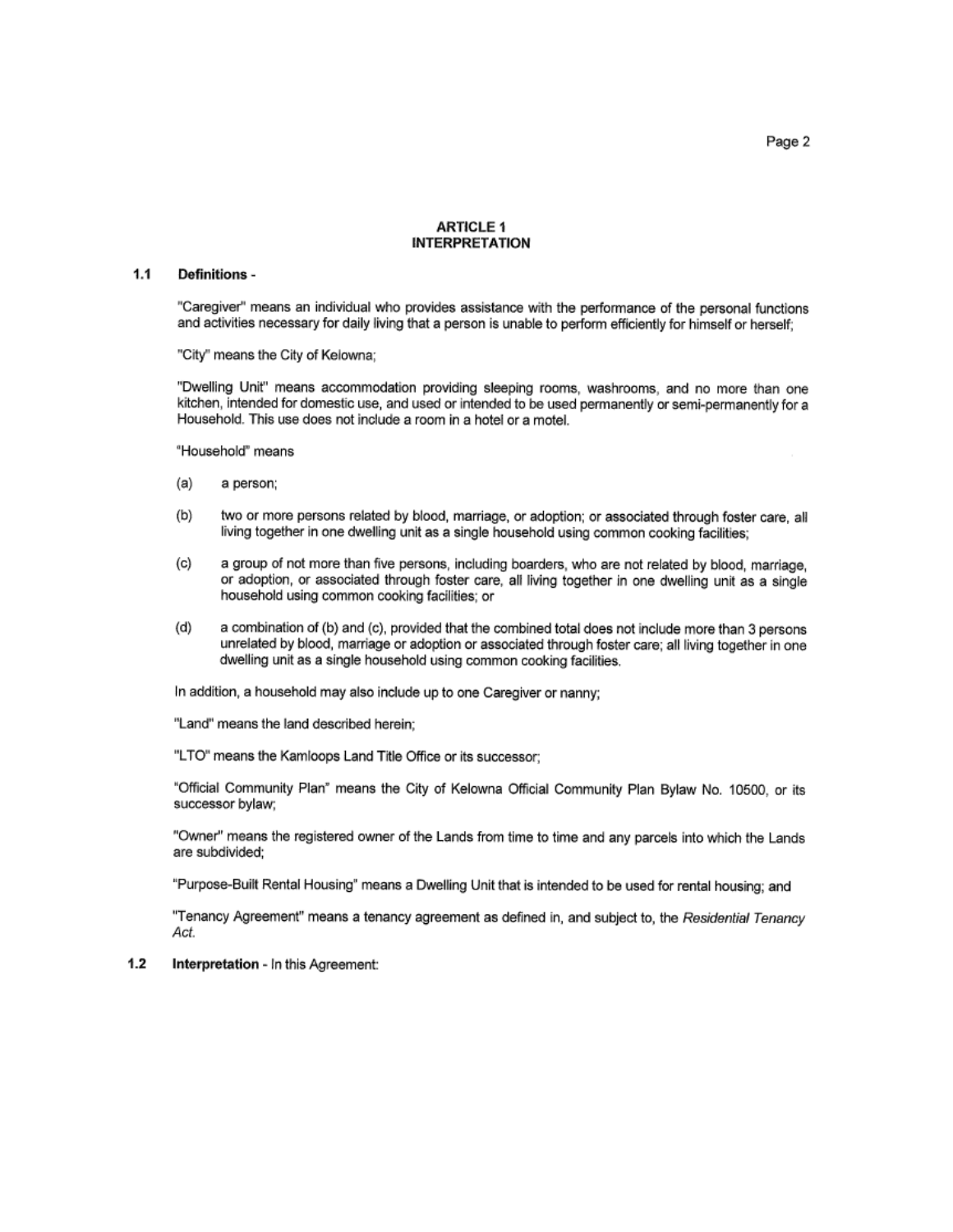- reference to the singular includes a reference to the plural, and vice versa, unless the context (a) requires otherwise;
- article and section headings have been inserted for ease of reference only and are not to be used in  $(b)$ interpreting this Agreement:
- reference to a particular numbered section or article, or to a particular lettered Schedule, is a (c) reference to the correspondingly numbered or lettered article, section or Schedule of this Agreement;
- (d) if a word or expression is defined in this Agreement, other parts of speech and grammatical forms of the same word or expression have corresponding meanings:
- (e) the word "enactment" has the meaning given in the Interpretation Act on the reference date of this Agreement;
- reference to any enactment includes any regulations, orders or directives made under the authority (f) of that enactment;
- (g) reference to any enactment is a reference to that enactment as consolidated, revised, amended, reenacted or replaced, unless otherwise expressly provided;
- the provisions of s. 25 of the Interpretation Act with respect to the calculation of time apply; (h)
- $(i)$ time is of the essence:
- (j) all provisions are to be interpreted as always speaking:
- reference to a "party" is a reference to a party to this Agreement and to their respective successors. (k) assigns, trustees, administrators and receivers;
- $(1)$ reference to a "day", "month", "quarter" or "year" is a reference to a calendar day, calendar month. calendar quarter or calendar year, as the case may be, unless otherwise expressly provided;
- the definitions given in the City of Kelowna Zoning Bylaw No. 8000, or its successor bylaw, and the  $(m)$ Official Community Plan apply for the purposes of this Agreement; and
- $(n)$ any act, decision, determination, consideration, consent or exercise of discretion by a party, or other person, as provided in this Agreement will be performed, made or exercised acting reasonably.
- $1.3$ Purpose of Agreement - The Owner and the City agree that:
	- $(a)$ this Agreement is intended to serve the public interest by providing for occupancy of a certain number of Dwelling Units, of the kinds provided for in this Agreement, that are in demand in the City of Kelowna but that are not readily available;
	- $(b)$ damages are not an adequate remedy to the City in respect of any breach of this Agreement by the Owner, such that the Owner agrees the City should be entitled to an order for specific performance. injunction or other specific relief respecting any breach of this Agreement by the Owner.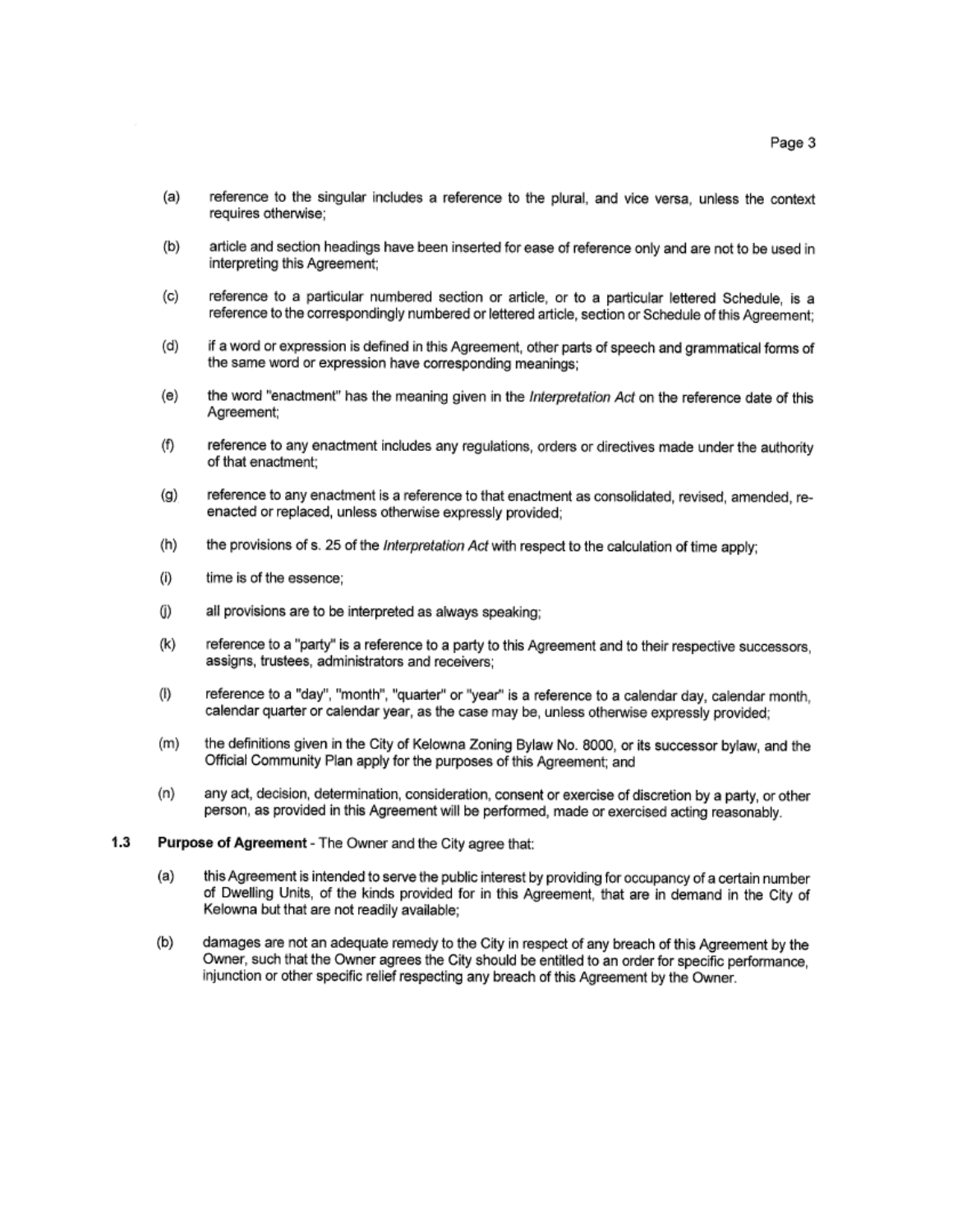## **ARTICLE 2 HOUSING AGREEMENT AND LAND USE RESTRICTIONS**

- $2.1$ Land Use Restrictions - The Owner and the City herby covenant and agree as follows:
	- The Land will be used only in accordance with this Agreement;  $(a)$
	- $(b)$ The Owner will design, construct and maintain one or more buildings providing 14 Dwelling Units as Purpose-Built Rental Housing
	- $(c)$ The Owner acknowledges that the City will not support applications to stratify the building(s) on the Land, thereby allowing the identified Purpose-Built Rental Housing Dwelling Units to be sold independently of each other, for a period of ten (10) years from the date of this Agreement.

## **ARTICLE 3** HOUSING AGREEMENT AND TRANSFER RESTRICTIONS

- Purchaser Qualifications The City and the Owner agree as follows:  $3.1$ 
	- the Owner will not sell or transfer, or agree to sell or transfer, any interest in any building containing  $(a)$ Purpose-Built Rental Housing Dwelling Units on the Land other than a full interest in the fee simple title to an agency or individual that will continue to ensure that the Purpose-Built Rental Housing Dwelling Units are available in accordance with this Agreement.

Use and Occupancy of Purpose-Built Rental Housing Dwelling Unit - The Owner agrees with the City  $3.2$ as follows:

- $(a)$ the Owner will rent or lease each Purpose-Built Rental Housing Dwelling Unit on the Land in accordance with the Residential Tenancy Act, and in no event may the Owner itself occupy a Purpose-Built Rental Housing Dwelling Unit or use the Purpose-Built Rental Housing Dwelling Unit for short-term vacation accommodation; and
- $(b)$ the Owner will deliver a copy of the Tenancy Agreement for each Purpose-Built Rental Housing Dwelling Unit to the City upon demand.

## **ARTICLE 4 GENERAL**

- $4.1$ Notice of Housing Agreement - For clarity, the Owner acknowledges and agrees that:
	- $(a)$ this Agreement constitutes a housing agreement entered into under s. 483 of the Local Government Act;
	- $(b)$ the City is requiring the Owner to file a notice of housing agreement in the LTO against title to the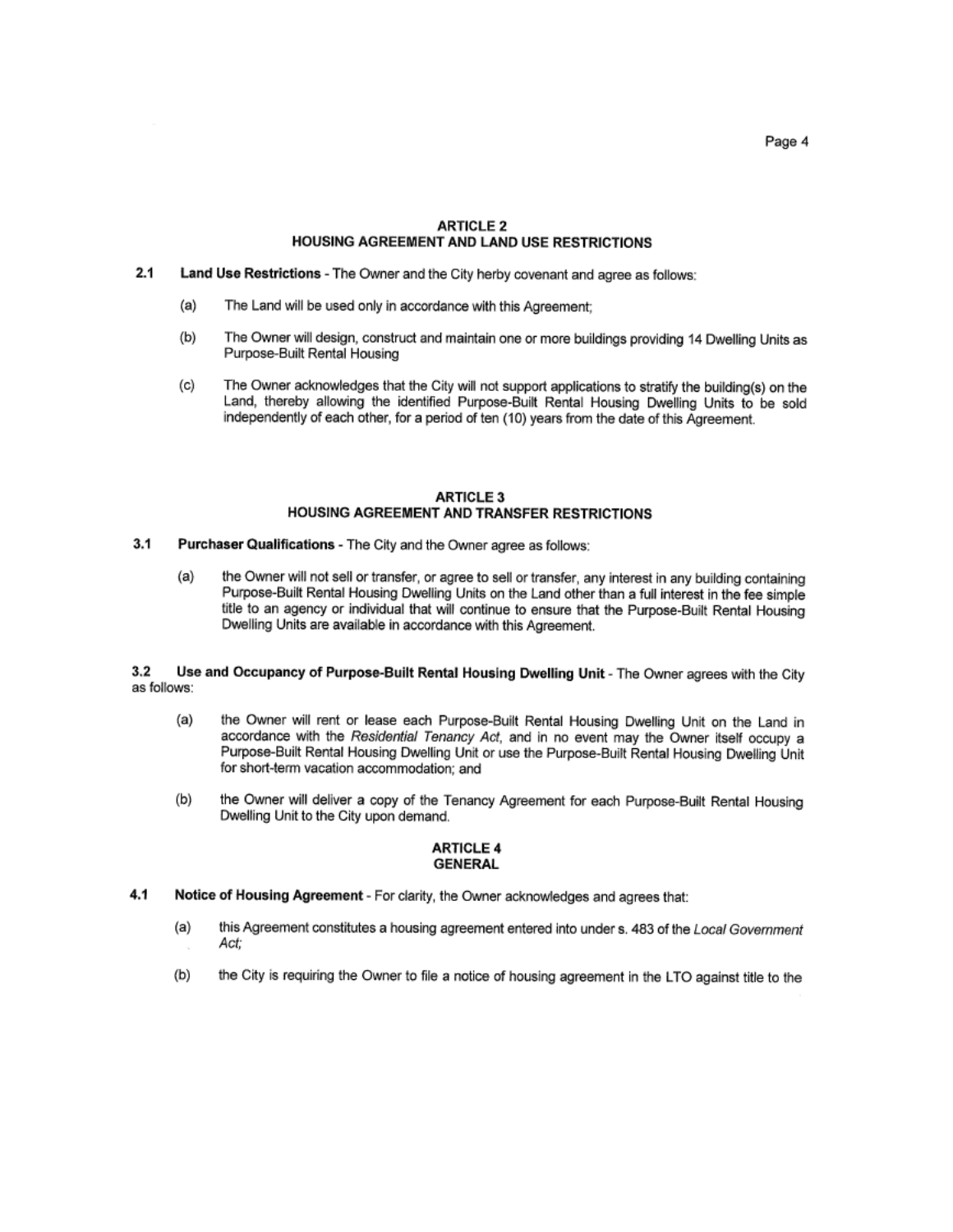Land;

- $(c)$ once such a notice is filed, this Agreement binds all persons who acquire an interest in the Land;
- $(d)$ in the event the parties agree to release this Agreement from the title of the Land, which may not occur before the tenth (10<sup>th</sup>) anniversary of the date of this Agreement, the Owner will repay the City for 100% of the amount of the rental grant received from the City. Such repaid funds will be directed to the City's Housing Opportunities Reserve Fund.

#### $4.2$ No Effect On Laws or Powers - This Agreement does not

- $(a)$ affect or limit the discretion, rights, duties or powers of the City under any enactment or at common law, including in relation to the use or subdivision of land.
- $(b)$ impose on the City any legal duty or obligation, including any duty of care or contractual or other legal duty or obligation, to enforce this Agreement.
- (c) affect or limit any enactment relating to the use or subdivision of land, or
- relieve the Owner from complying with any enactment, including in relation to the use or subdivision (d) of land.
- $4.3$ Management - The Owner covenants and agrees that it will furnish good and efficient management of the Dwelling Units and will permit representatives of the City to inspect the Dwelling Units at any reasonable time. subject to the notice provisions of the Residential Tenancy Act. The Owner further covenants and agrees that it will maintain the Dwelling Units in a satisfactory state of repair and fit for habitation and will comply with all laws, including health and safety standards applicable to the Land. Notwithstanding the foregoing, the Owner acknowledges and agrees that the City, in its absolute discretion, may require the Owner, at the Owner's expense, to hire a person or company with the skill and expertise to manage the Dwelling Units.
- 4.4 Notice - Any notice which may be or is required to be given under this Agreement will be in writing and either be delivered or sent by facsimile transmission. Any notice which is delivered is to be considered to have been given on the first day after it is dispatched for delivery. Any notice which is sent by fax transmission is to be considered to have been given on the first business day after it is sent. If a party changes its address or facsimile number, or both, it will promptly give notice of its new address or facsimile number, or both, to the other party as provided in this section.
- 4.5 Agreement Runs With the Land - Every obligation and covenant of the Owner in this Agreement constitutes both a contractual obligation and a covenant granted by the Owner to the City in respect of the Land and this Agreement burdens the Land and runs with it and binds the Owner's successors in title and binds every parcel into which it is consolidated or subdivided by any means, including by subdivision or by strata plan under the Strata Property Act.
- Limitation on Owner's Obligations The Owner is only liable for breaches of this Agreement that occur 4.6 while the Owner is the registered owner of the Land.
- 4.7 Release - The Owner by this Agreement releases and forever discharges the City and each of its elected officials, officers, directors, employees and agents, and its and their heirs, executors, administrators, personal representatives, successors, and assigns, from and against all claims, demands, damages,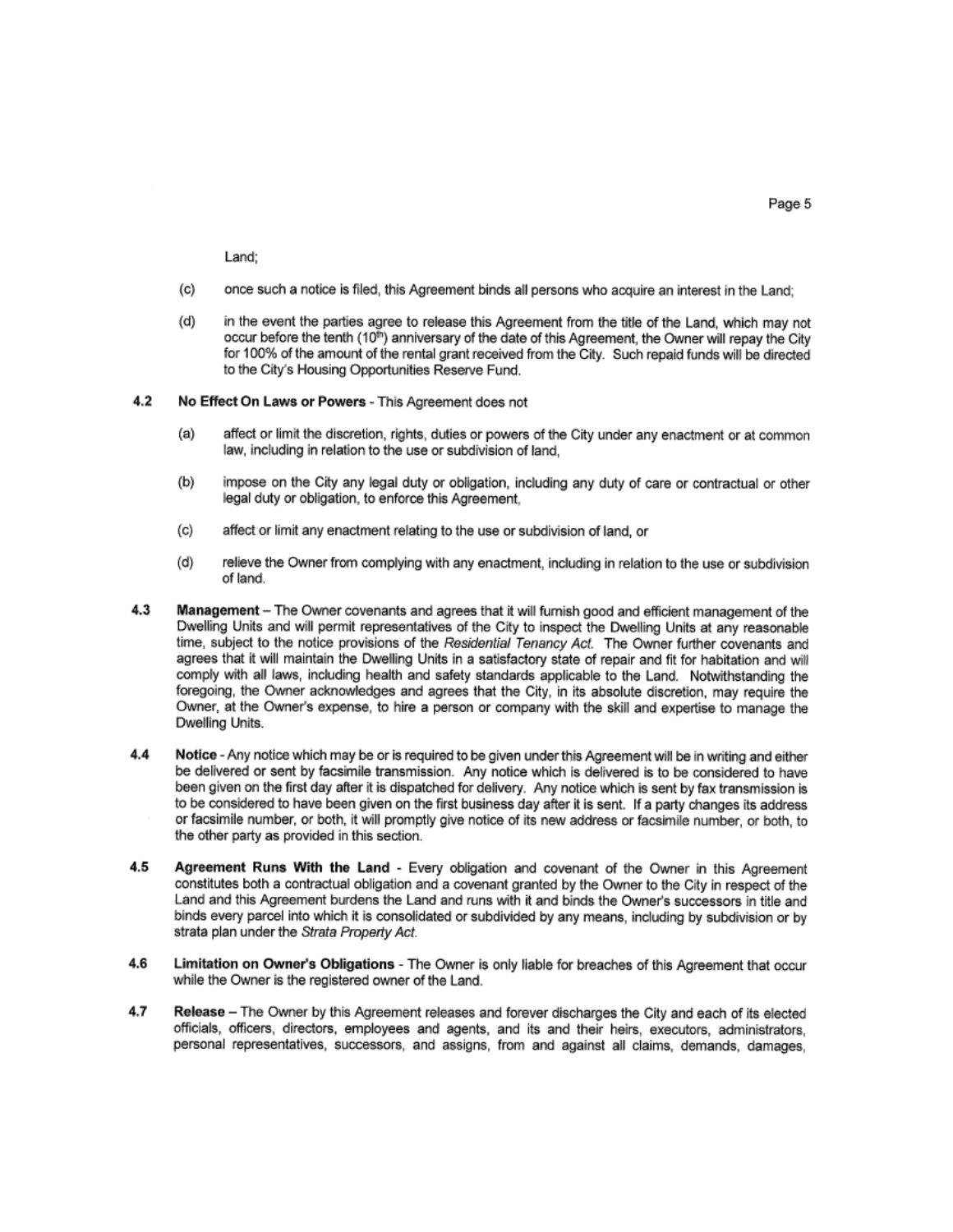actions, or causes of action by reason of or arising out of advice or direction respecting the ownership, lease, operation or management of the Land or the Dwelling Units which has been or at any time after the commencement of this Agreement may be given to the Owner by all or any of them. This clause will survive the termination of this Agreement.

- Joint Venture Nothing in this Agreement will constitute the Owner as the agent, joint venturer, or partner 4.8 of the City or give the Owner any authority to bind the City in any way.
- 4.9 Waiver - An alleged waiver of any breach of this Agreement is effective only if it is an express waiver in writing of the breach. A waiver of a breach of this Agreement does not operate as a waiver of any other breach of this Agreement.
- 4.10 Further Acts The Owner will do everything reasonably necessary to give effect to the intent of this Agreement, including execution of further instruments.
- 4.11 Severance - If any part of this Agreement is held to be invalid, illegal or unenforceable by a court having the jurisdiction to do so, that part is to be considered to have been severed from the rest of this Agreement and the rest of this Agreement remains in force unaffected by that holding or by the severance of that part.
- 4.12 Equitable Remedies The Owner acknowledges and agrees that damages would be an inadequate remedy for the City for breach of this Agreement and that the public interest strongly favours specific performance, injunctive relief (mandatory or otherwise), or other equitable relief, as the only adequate remedy for a default under this Agreement.
- No Other Agreements This Agreement is the entire agreement between the parties regarding its subject 4.13 and it terminates and supersedes all other agreements and arrangements regarding its subject.
- 4.14 Amendment - This Agreement may be discharged, amended or affected only by an instrument duly executed by both the Owner and the City.
- Enurement This Agreement binds the parties to it and their respective successors, heirs, executors and 4.15 administrators. Reference in this Agreement to the "City" is a reference also to the elected and appointed officials, employees and agents of the City.
- 416 Deed and Contract - By executing and delivering this Agreement each of the parties intends to create both a contract and a deed executed and delivered under seal.